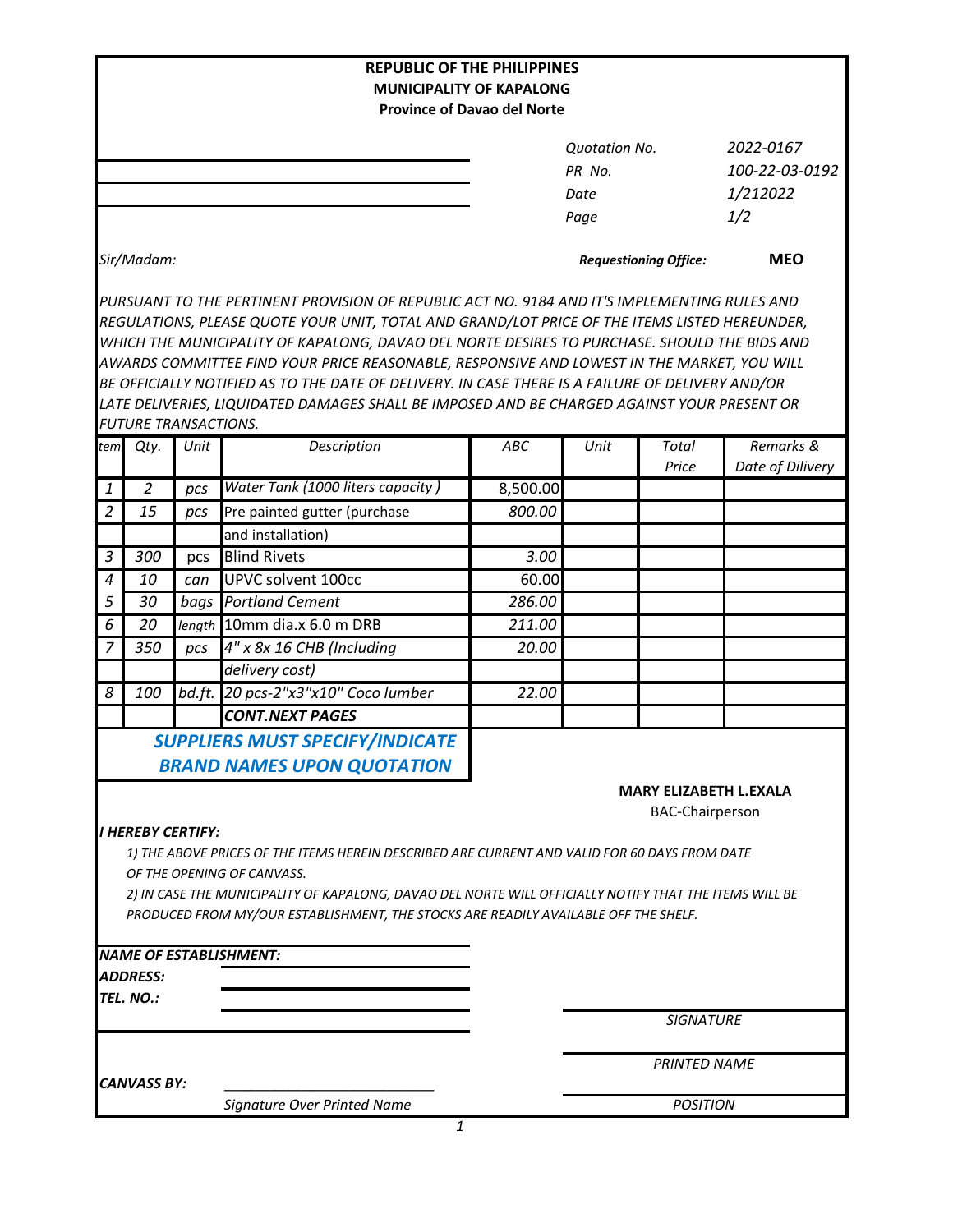| <b>REPUBLIC OF THE PHILIPPINES</b>                                                            |                             |      |                                                                                                        |           |                              |                        |                               |  |  |  |  |  |
|-----------------------------------------------------------------------------------------------|-----------------------------|------|--------------------------------------------------------------------------------------------------------|-----------|------------------------------|------------------------|-------------------------------|--|--|--|--|--|
| <b>MUNICIPALITY OF KAPALONG</b>                                                               |                             |      |                                                                                                        |           |                              |                        |                               |  |  |  |  |  |
|                                                                                               |                             |      | <b>Province of Davao del Norte</b>                                                                     |           |                              |                        |                               |  |  |  |  |  |
|                                                                                               |                             |      |                                                                                                        |           | <b>Quotation No.</b>         |                        | 2022-0167                     |  |  |  |  |  |
|                                                                                               |                             |      |                                                                                                        |           | PR No.                       |                        | 100-22-03-0192                |  |  |  |  |  |
|                                                                                               |                             |      |                                                                                                        |           | Date                         |                        | 1/212022                      |  |  |  |  |  |
|                                                                                               |                             |      |                                                                                                        |           | Page                         |                        | 1/2                           |  |  |  |  |  |
|                                                                                               |                             |      |                                                                                                        |           |                              |                        |                               |  |  |  |  |  |
|                                                                                               | Sir/Madam:                  |      |                                                                                                        |           | <b>Requestioning Office:</b> |                        | <b>MEO</b>                    |  |  |  |  |  |
|                                                                                               |                             |      | PURSUANT TO THE PERTINENT PROVISION OF REPUBLIC ACT NO. 9184 AND IT'S IMPLEMENTING RULES AND           |           |                              |                        |                               |  |  |  |  |  |
| REGULATIONS, PLEASE QUOTE YOUR UNIT, TOTAL AND GRAND/LOT PRICE OF THE ITEMS LISTED HEREUNDER, |                             |      |                                                                                                        |           |                              |                        |                               |  |  |  |  |  |
|                                                                                               |                             |      | WHICH THE MUNICIPALITY OF KAPALONG, DAVAO DEL NORTE DESIRES TO PURCHASE. SHOULD THE BIDS AND           |           |                              |                        |                               |  |  |  |  |  |
|                                                                                               |                             |      | AWARDS COMMITTEE FIND YOUR PRICE REASONABLE, RESPONSIVE AND LOWEST IN THE MARKET, YOU WILL             |           |                              |                        |                               |  |  |  |  |  |
|                                                                                               |                             |      | BE OFFICIALLY NOTIFIED AS TO THE DATE OF DELIVERY. IN CASE THERE IS A FAILURE OF DELIVERY AND/OR       |           |                              |                        |                               |  |  |  |  |  |
|                                                                                               | <b>FUTURE TRANSACTIONS.</b> |      | LATE DELIVERIES, LIQUIDATED DAMAGES SHALL BE IMPOSED AND BE CHARGED AGAINST YOUR PRESENT OR            |           |                              |                        |                               |  |  |  |  |  |
| tem                                                                                           | Qty.                        | Unit | Description                                                                                            | ABC       | Unit                         | Total                  | Remarks &                     |  |  |  |  |  |
| No.                                                                                           |                             |      |                                                                                                        |           | Price                        | Price                  | Date of Delivery              |  |  |  |  |  |
| 9                                                                                             | 3                           | kg   | #4 CW Nails                                                                                            | 90.00     |                              |                        |                               |  |  |  |  |  |
| 10                                                                                            | 5                           | kg   | # 3 CW Nails                                                                                           | 90.00     |                              |                        |                               |  |  |  |  |  |
| 11                                                                                            | 6                           | load | Sand & Gravel (Good mixed) @ 6.0 cu.m                                                                  | 2,050.00  |                              |                        |                               |  |  |  |  |  |
|                                                                                               |                             |      | per load                                                                                               |           |                              |                        |                               |  |  |  |  |  |
| 12                                                                                            | $\overline{2}$              | kg   | GA #16 G.I Tie wire                                                                                    | 96.00     |                              |                        |                               |  |  |  |  |  |
| 13                                                                                            | $\mathbf{1}$                | grt  | Vulca seal                                                                                             | 350.00    |                              |                        |                               |  |  |  |  |  |
| 14                                                                                            | $\overline{2}$              | pcs  | crame Faucet                                                                                           | 400.00    |                              |                        |                               |  |  |  |  |  |
| 15                                                                                            | 20                          |      | length 3"x10" PVC pipe                                                                                 | 434.00    |                              |                        |                               |  |  |  |  |  |
| 16                                                                                            | 20                          | pcvs | assorted 3" PVC Fittings                                                                               | 65.00     |                              |                        |                               |  |  |  |  |  |
|                                                                                               |                             |      |                                                                                                        |           |                              |                        |                               |  |  |  |  |  |
|                                                                                               |                             |      | TOTAL APPROVED BUDGET CONTRACT                                                                         | 76,842.00 |                              |                        |                               |  |  |  |  |  |
|                                                                                               |                             |      | SUPPLIER MUST SPECIFY/INDICATE                                                                         |           |                              |                        |                               |  |  |  |  |  |
|                                                                                               |                             |      | <b>BRAND NAMES UPON QUOTATION</b>                                                                      |           |                              |                        |                               |  |  |  |  |  |
|                                                                                               |                             |      |                                                                                                        |           |                              |                        | (SGD.) MARY ELIZABITH L.EXALA |  |  |  |  |  |
|                                                                                               |                             |      |                                                                                                        |           |                              | <b>BAC-Chairperson</b> |                               |  |  |  |  |  |
|                                                                                               | <b>I HEREBY CERTIFY:</b>    |      |                                                                                                        |           |                              |                        |                               |  |  |  |  |  |
|                                                                                               |                             |      | 1) THE ABOVE PRICES OF THE ITEMS HEREIN DESCRIBED ARE CURRENT AND VALID FOR 60 DAYS FROM DATE          |           |                              |                        |                               |  |  |  |  |  |
|                                                                                               |                             |      | OF THE OPENING OF CANVASS.                                                                             |           |                              |                        |                               |  |  |  |  |  |
|                                                                                               |                             |      | 2) IN CASE THE MUNICIPALITY OF KAPALONG, DAVAO DEL NORTE WILL OFFICIALLY NOTIFY THAT THE ITEMS WILL BE |           |                              |                        |                               |  |  |  |  |  |
|                                                                                               |                             |      | PRODUCED FROM MY/OUR ESTABLISHMENT, THE STOCKS ARE READILY AVAILABLE OFF THE SHELF.                    |           |                              |                        |                               |  |  |  |  |  |
|                                                                                               |                             |      |                                                                                                        |           |                              |                        |                               |  |  |  |  |  |
|                                                                                               | <b>ADDRESS:</b>             |      | <b>NAME OF ESTABLISHMENT:</b>                                                                          |           |                              |                        |                               |  |  |  |  |  |
|                                                                                               | TEL. NO.:                   |      |                                                                                                        |           |                              |                        |                               |  |  |  |  |  |
|                                                                                               |                             |      |                                                                                                        |           |                              | <b>SIGNATURE</b>       |                               |  |  |  |  |  |
|                                                                                               |                             |      |                                                                                                        |           |                              |                        |                               |  |  |  |  |  |
|                                                                                               |                             |      |                                                                                                        |           | <b>PRINTED NAME</b>          |                        |                               |  |  |  |  |  |
|                                                                                               | <b>CANVASS BY:</b>          |      |                                                                                                        |           |                              |                        |                               |  |  |  |  |  |
|                                                                                               |                             |      | Signature Over Printed Name                                                                            |           | <b>POSITION</b>              |                        |                               |  |  |  |  |  |